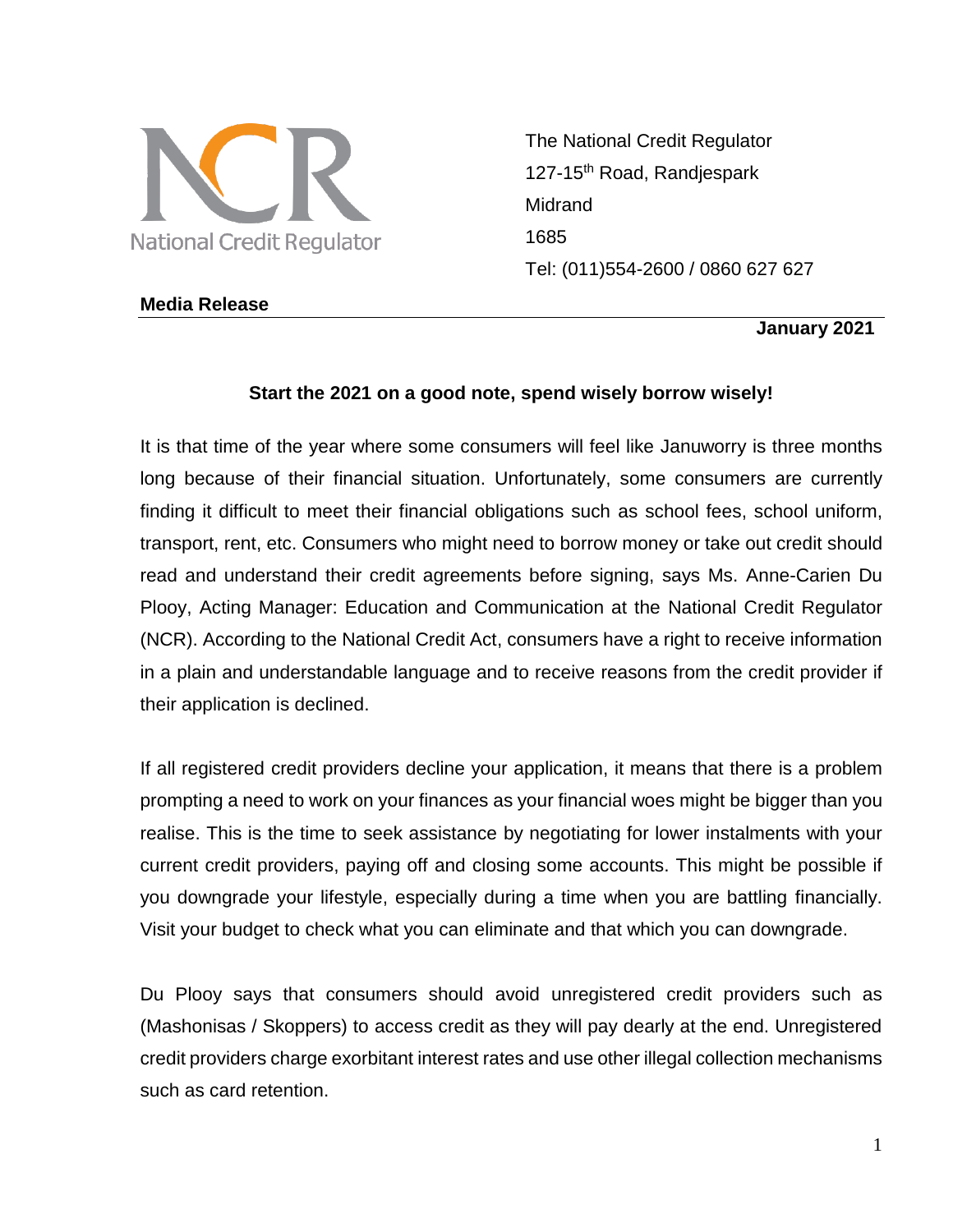Consumers should not agree to pay an "upfront fee", warns Du Plooy. This is a fee charged mostly by unregistered or even fake credit providers before they give the consumer the money they are applying for. This fee has many names such as attorney's fees, release fee, admin fee etc. In terms of the National Credit Act, it is illegal for a credit provider to make a consumer pay them upfront. Consumers should not confuse this with a deposit as there is no deposit when taking out a loan. The bottom line though, is that the prospective credit provider will never give you the money you are requesting, they will suck you dry before they vanish. Know your rights and spare your money, says Du Plooy.

Remember the festive season has come and gone and you are still here, so make the best of this year by spending and borrowing wisely. Save for the future as there is no better time like now, adds Du Plooy.

Tips for consumers:

- **Understand the cost of credit**. The cost of credit includes interest rate, once off initiation fees, monthly service fees, credit life insurance, etc. To understand the cost of credit, consumers should be given a pre-agreement statement and quotation (valid for 5 business days). These should disclose all the costs involved in the credit agreement that a consumer signs.
- **Do not sign a blank credit agreement/document -** read the content first, understand and ask relevant questions. You may sign ONLY when satisfied.
- **Be honest and truthful when applying.** If you are dishonest about your monthly expenses when applying, you will lose the protection offered in the National Credit Act if you need to raise reckless lending in the future.
- **Borrow only when it is absolutely necessary to do so** and avoid using credit for consumables such as groceries.
- **Understand credit life insurance -** Familiarise yourself with the terms and conditions of the credit life insurance to avoid surprises when you mostly need the cover from the insurance. Credit life insurance can be a life saver when you cannot repay the debt for reasons such as loss of income, unemployment, disability etc.